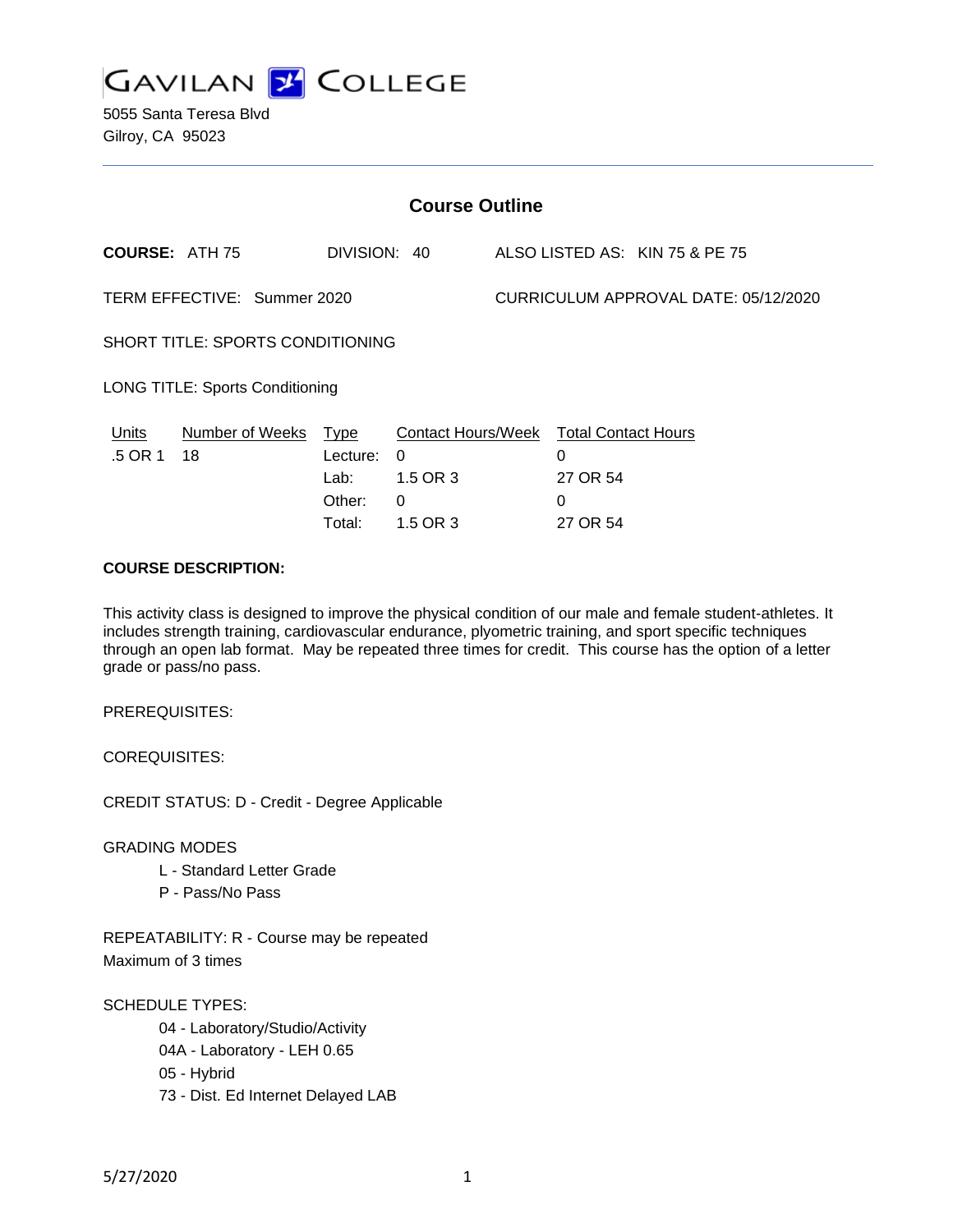#### **STUDENT LEARNING OUTCOMES:**

1. Demonstrate a variety of cardiovascular conditioning exercises, including agility drills.

Measure of assessment: demonstration, workout chart

Year assessed, or planned year of assessment: 2016

Semester: Spring

2. Demonstrate 5 upper body and 5 lower body strength training exercises specific to their sport; including Plyometrics, the use of the medicine ball, and the kettle bell.

Measure of assessment: pre and post testing, workout chart, demonstration

Year assessed, or planned year of assessment: 2016

Semester: Spring

#### **CONTENT, STUDENT PERFORMANCE OBJECTIVES, OUT-OF-CLASS ASSIGNMENTS**

Curriculum Approval Date: 05/12/2020

1.5 - 3 Hours

Content: Introduction to class. Information on the course syllabus will be presented. Begin muscular strength pre-test and the

assessing of each individual's overall fitness level.

Student Performance Objectives: Participate in fitness assessments.

4.5 - 9 Hours

CONTENT: Continue pre-test and fitness assessments. Programs specific to each individual, based on pretest information, will be developed. Students will work on performing their individual muscular strength training routine. This would include such lifts as: bench press, squats, tri and bicep exercises, and power lifts such as snatch and clean raises.

Student Performance Objectives: Demonstrate the weight lifting exercises listed on their individualized chart. Utilize proper lifting and safety techniques.

# 6 - 12 Hours

Content: Begin conditioning drills specific to each sport. Examples would be: football - squats, alternate dumb bell bench, and push jerk; volleyball - tactical lunge, overhead squat, and bench or incline barbell press; basketball - squat jumps and step ups; and softball/baseball - lateral jumps (hop overs), one legged squats and wrist curls. Cardiovascular conditioning routines will be included. Drills such as T, zig zag, and star will be introduced.

Student Performance Objectives: Demonstrate at least three conditioning drills specific to their sport.

#### 3 - 6 Hours

Content: Continue working on sport specific muscular strength and cardiovascular exercises. Introduce lower body plyometric exercises such as: squat jumps, box jumps, quick hop over cone, and knee tucks. Incorporate some agility drills into workouts.

Student Performance Objectives: Demonstrate a variety of plyometric and agility exercises.

#### 3 - 6 Hours

Content: Students will continue to perform their individualized workout routine. Upper body plyometric exercises will be added. Examples would be: cross over the box, depth push-up, and "RAM" push-up. Continue to work on a variety of agility drills specific to the sport the student is competing in.

Student Performance Objectives: Perform at least two upper body and two lower body plyometric exercises.

#### 3 - 6 Hours

Content: Continue exercise program, including plyometrics. Incorporate the use of the medicine ball in the workout routine. This would include: seated and standing chest pass and soccer throw. Introduce the use of the kettle bell.

Student Performance Objectives: Participate in conditioning exercises utilizing the medicine ball and/or the kettle bell.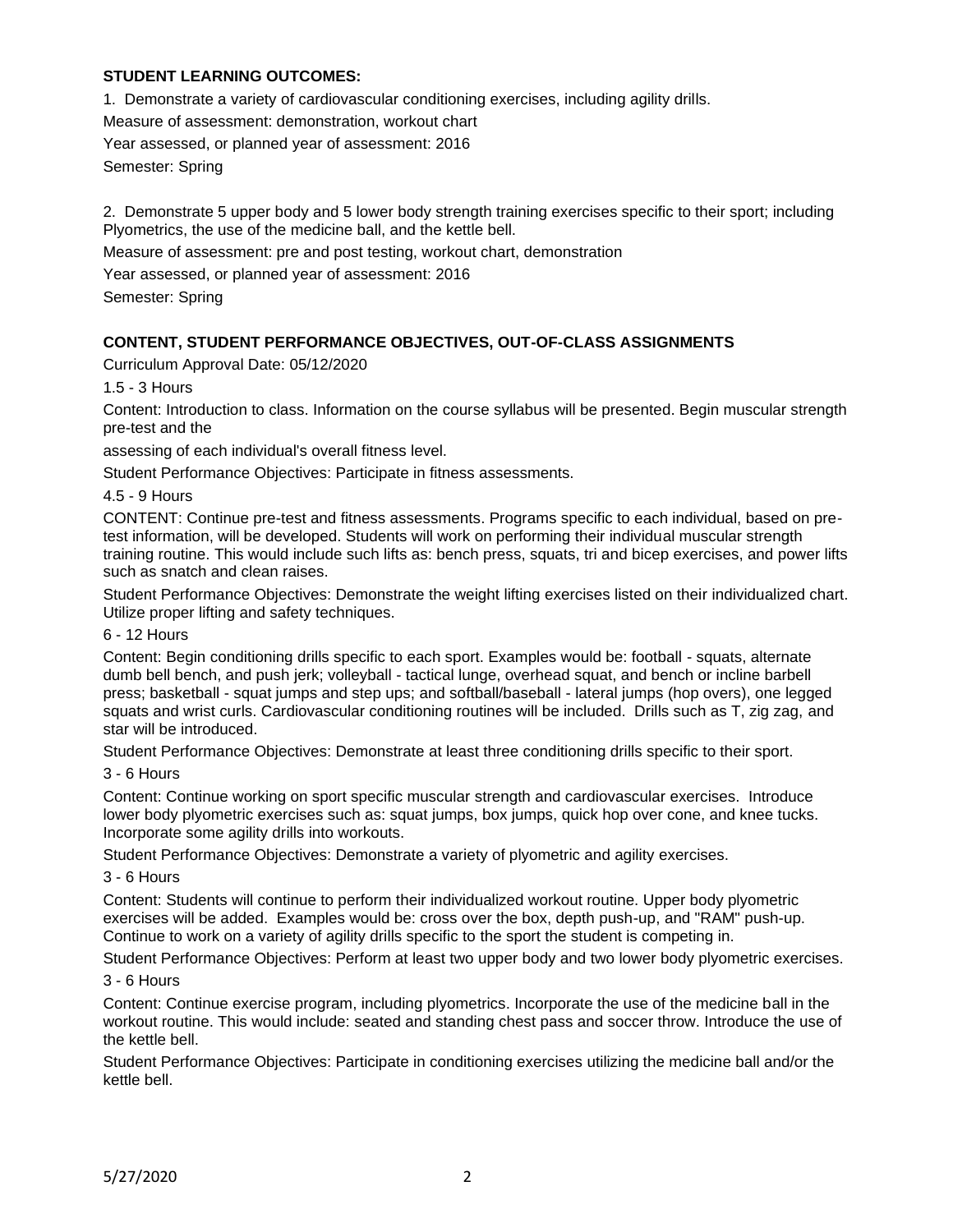## 3 - 6 Hours

Content: Continue conditioning program. Increase intensity and/or duration of exercises.

Student Performance Objectives: Participate in class workouts. Demonstrate the use of the medicine ball and/or kettle bell. Utilize plyometric exercises.

1.5 - 3 Hours

Content: Post-test for muscular strength. Evaluation of overall improvement.

Student Performance Objectives: Participate in post-testing.

2 Hours

## **METHODS OF INSTRUCTION:**

Demonstration, guided practice, stations.

## **METHODS OF EVALUATION:**

Methods Of Evaluation Skill demonstrations Percent of total grade: 40.00 % Percent range of total grade: 30 % to 50 % Demonstration Other methods of evaluation Percent of total grade: 60.00 % Percent range of total grade: 50 % to 70 % Class/student participation required. OUT OF CLASS ASSIGNMENTS: Required Outside Hours: Assignment Description: As this is an activity course no out of class assignments are required.

#### **REPRESENTATIVE TEXTBOOKS:**

No textbook required.